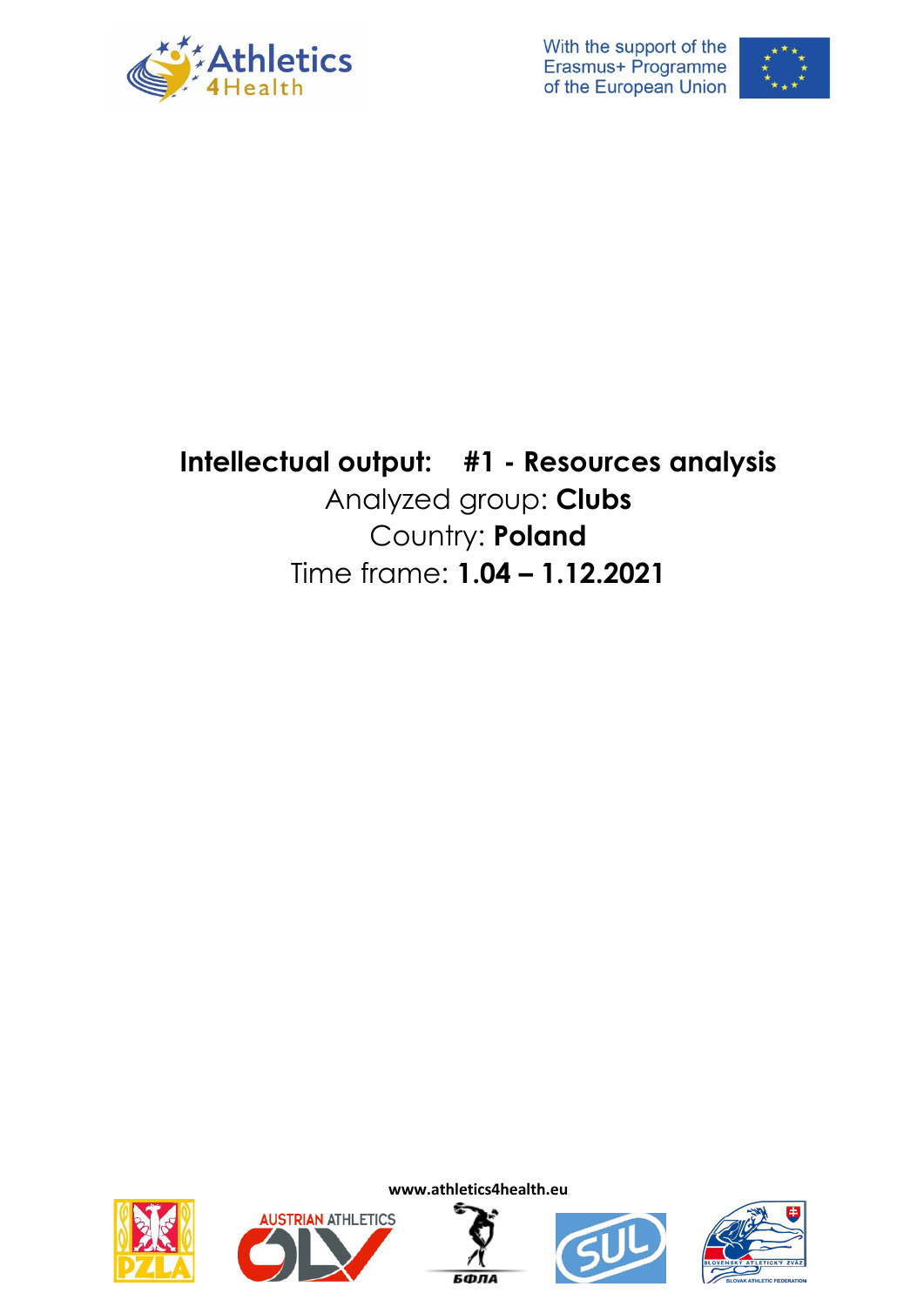



| 1. |       | Table of content                                                                                                                                                |
|----|-------|-----------------------------------------------------------------------------------------------------------------------------------------------------------------|
| 2. |       |                                                                                                                                                                 |
|    | 2.1.  | How many athletic clubs, licenced athletic coaches and instructors?3                                                                                            |
|    | 2.2.  | How many registered athletes (please provide numbers for each age group)?3                                                                                      |
|    | 2.3.  |                                                                                                                                                                 |
|    | 2.4.  |                                                                                                                                                                 |
|    |       | What training system for trainers/instructors? (courses, length, fees)4                                                                                         |
|    | 2.5.  |                                                                                                                                                                 |
|    | 2.6.  |                                                                                                                                                                 |
|    | 2.7.  | What national competitions are organized for children and youth? 4                                                                                              |
|    | 2.8.  |                                                                                                                                                                 |
|    |       | In Poland, there are a scholarship programs for kids and youth but given and operated                                                                           |
|    |       | National Association has a scholarships only for best young athletes but given on<br>special conditions such as weak financial situation of the athlete or good |
|    | 2.9.  | Is there a training system for children and youth provided by national or local                                                                                 |
|    | 2.10. |                                                                                                                                                                 |
|    |       |                                                                                                                                                                 |
|    | 2.11. | Does the National Athletic Federation/Association has any impact/influence                                                                                      |
| 3. |       |                                                                                                                                                                 |
|    | 3.1.  |                                                                                                                                                                 |
|    | 3.2.  |                                                                                                                                                                 |
|    | 3.3.  |                                                                                                                                                                 |
|    | 3.4.  |                                                                                                                                                                 |
|    |       | Most of the athletes training participants are "amateurs". Professional athletes account                                                                        |
|    | 3.5.  |                                                                                                                                                                 |
|    | 3.6.  |                                                                                                                                                                 |
|    | 3.7.  |                                                                                                                                                                 |
|    | 3.8.  | What is the average number of training hours per week with athletes  9                                                                                          |
|    | 3.9.  | Does the club cooperate with primary schools to acquire new athletes?10                                                                                         |
| 4. |       |                                                                                                                                                                 |



#### **www.athletics4health.eu**

**AUSTRIAN ATHLETICS** 





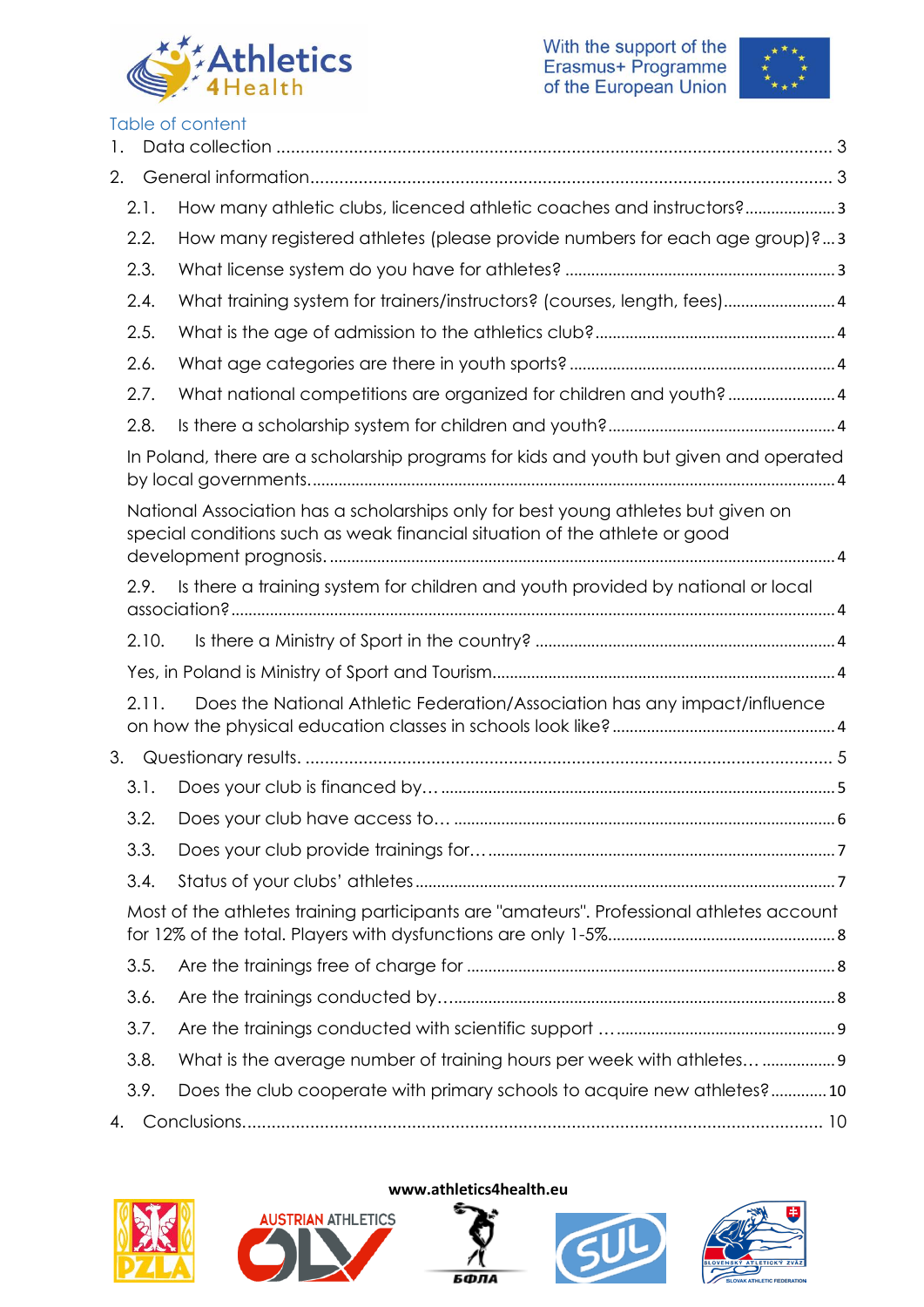



#### 1. Data collection

<span id="page-2-0"></span>An online questionnaire was sent out to clubs in Poland in 2021. The clubs could participate in the survey and answer its questions from April till December 2021. In the given time period 128 clubs participated in the survey. In this report, their answers are summarized and analyzed.

#### <span id="page-2-1"></span>2. General information

### <span id="page-2-2"></span>2.1. How many athletic clubs, licenced athletic coaches and instructors?



#### <span id="page-2-3"></span>2.2. How many registered athletes (please provide numbers for each age group)?





### <span id="page-2-4"></span>2.3. What license system do you have for athletes?

In Poland, program the Starter, is a one, combined system for licencing of all athletes and trainers. Payment is also done using that system.

Each athlete and trainer has to pay for one-year licence.





#### **www.athletics4health.eu**

**5000** 



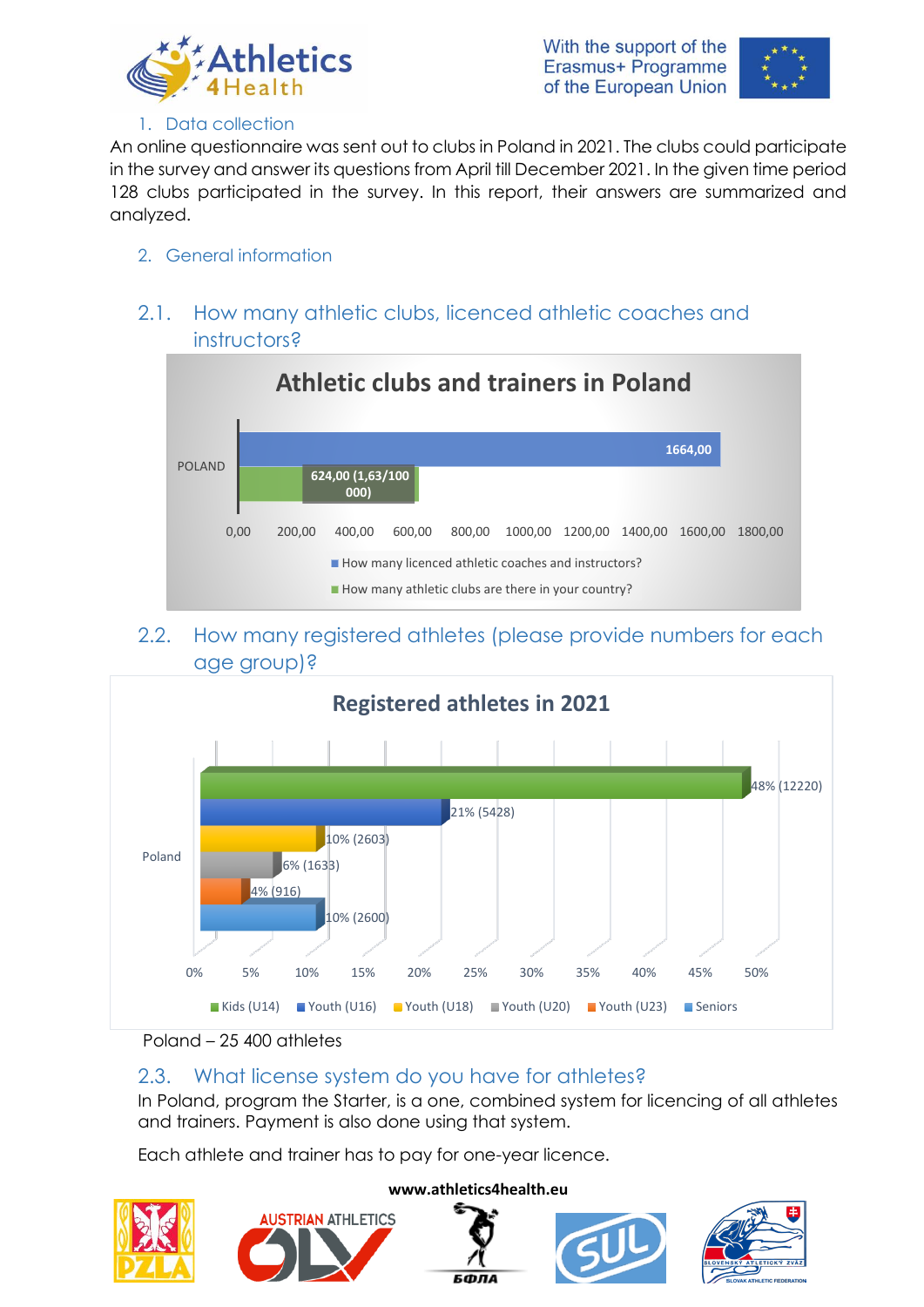



### <span id="page-3-0"></span>2.4. What training system for trainers/instructors? (courses, length, fees)

In Poland, there are qualification courses for instructors and trainers. Also for referees but led by the other body (Training Center for Referees)

Length of the instructor course is 2 months (5 meetings in weekends).

Coaching course, the only thing is to write a thesis and defend it before the commission.

### <span id="page-3-1"></span>2.5. What is the age of admission to the athletics club?

In Poland, there is no limitation for admission to athletic club and getting the licence. You need to be a club member with a PZLA license, submit a license application and pay the license fee.

The license obliges the competitor to comply with our and international regulations.

### <span id="page-3-2"></span>2.6. What age categories are there in youth sports?

In Poland:

- Senior (over 22),
- Youth (U23),
- Junior (U20),
- Younger Junior (U18),
- Youngster (U16),
- Kids (U14), category created for program Athletics for everyone!

#### <span id="page-3-3"></span>2.7. What national competitions are organized for children and youth? In Poland:

- National Championship for category U22, U20, U18, U16
- Unofficial Polish Championship for U14 category, also created by the program Athletics for everyone!

### <span id="page-3-4"></span>2.8. Is there a scholarship system for children and youth?

<span id="page-3-5"></span>In Poland, there are a scholarship programs for kids and youth but given and operated by local governments.

<span id="page-3-6"></span>National Association has a scholarships only for best young athletes but given on special conditions such as weak financial situation of the athlete or good development prognosis.

### <span id="page-3-7"></span>2.9. Is there a training system for children and youth provided by national or local association?

Yes, There is in Poland a National Junior U20 and U18) team, which have full support such as camps, medical care and coaches.

### <span id="page-3-8"></span>2.10. Is there a Ministry of Sport in the country?

<span id="page-3-9"></span>Yes, in Poland is Ministry of Sport and Tourism.

<span id="page-3-10"></span>2.11. Does the National Athletic Federation/Association has any impact/influence on how the physical education classes in schools look like?

In Poland – NO.









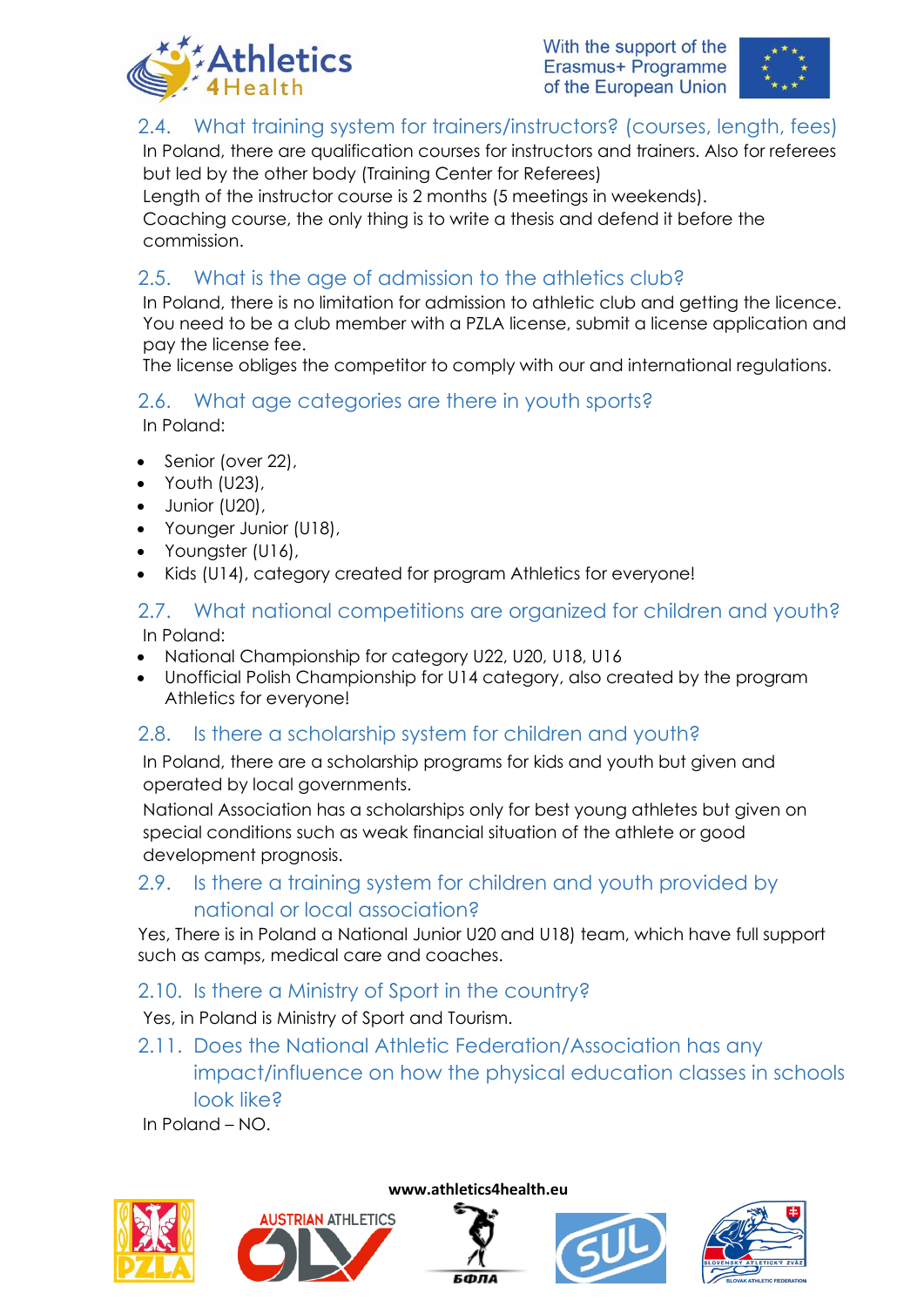



- <span id="page-4-0"></span>3. Questionary results.
- <span id="page-4-1"></span>3.1. Does your club is financed by…



Most of the income to clubs come from local governments and membership fees. Half of the support from local and national governments. Almost none of the clubs got UE funds.

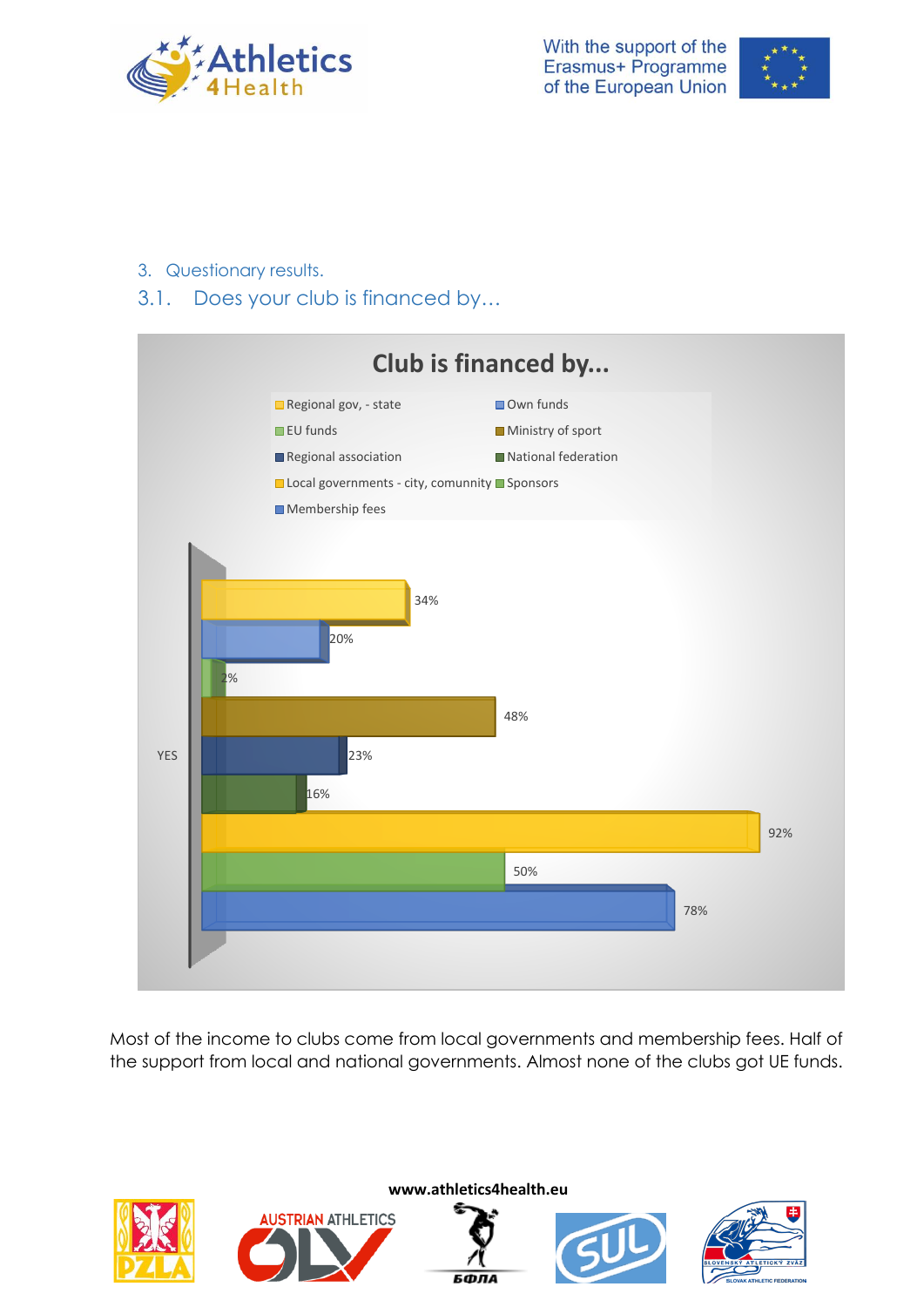



3.2. Does your club have access to…

<span id="page-5-0"></span>

Only 38% of clubs have access to the athletics stadium with a synthetic running track; the rest take classes in smaller tartan facilities (almost half) and also on gravel tracks (24%). Sports halls with a synthetic running track account for only 9% of clubs. Training in fitness clubs is still a small number of track and field clubs (22%)



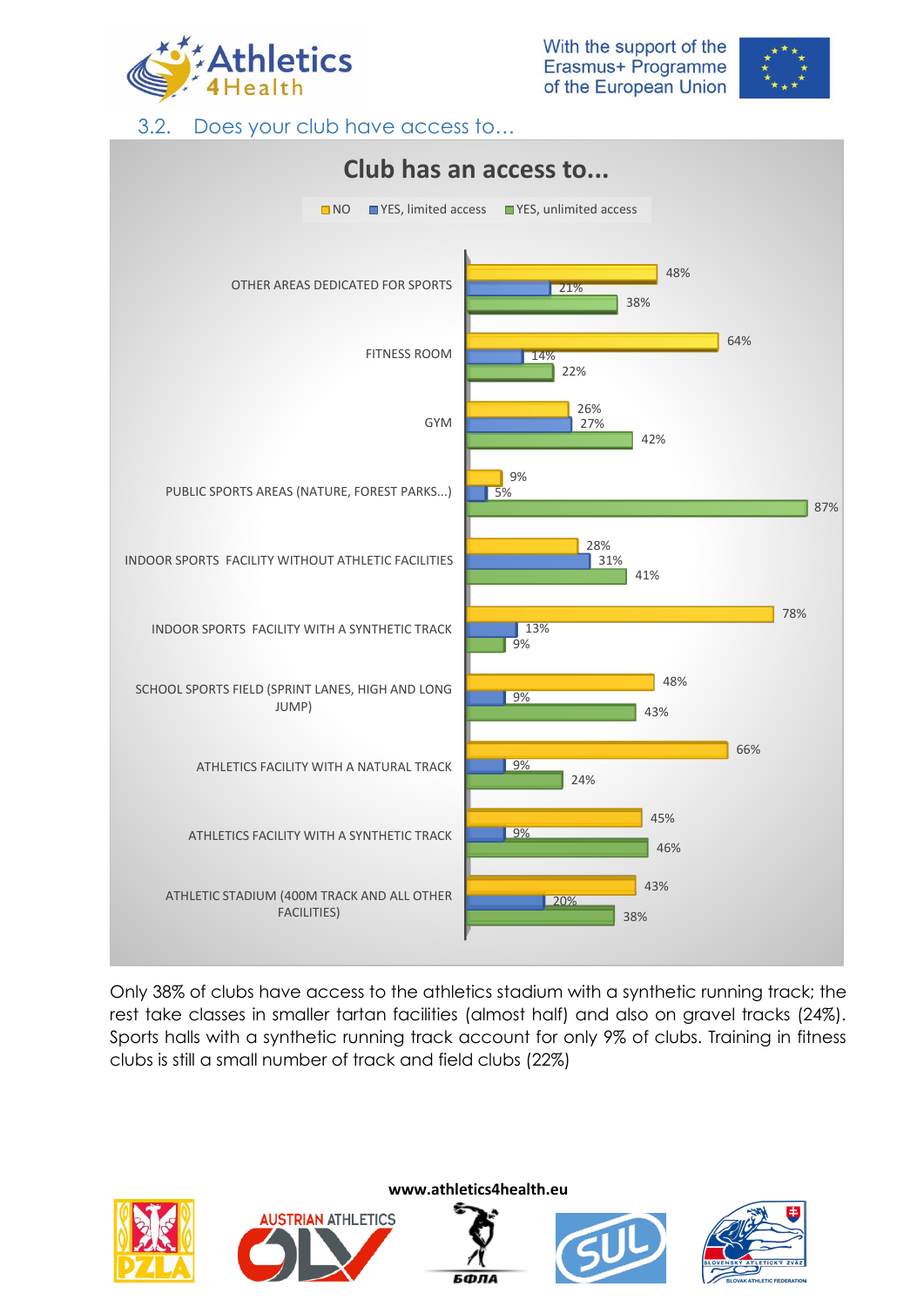



<span id="page-6-0"></span>3.3. Does your club provide trainings for…



The basic group of training are older children (93% of clubs) and older age categories (Youth and Junior). Half of the clubs train senior athletes. Amateurs are 1/3 of training participants and 16% of the training are disabled athletes.

### 3.4. Status of your clubs' athletes

<span id="page-6-1"></span>





**www.athletics4health.eu**

БФЛА



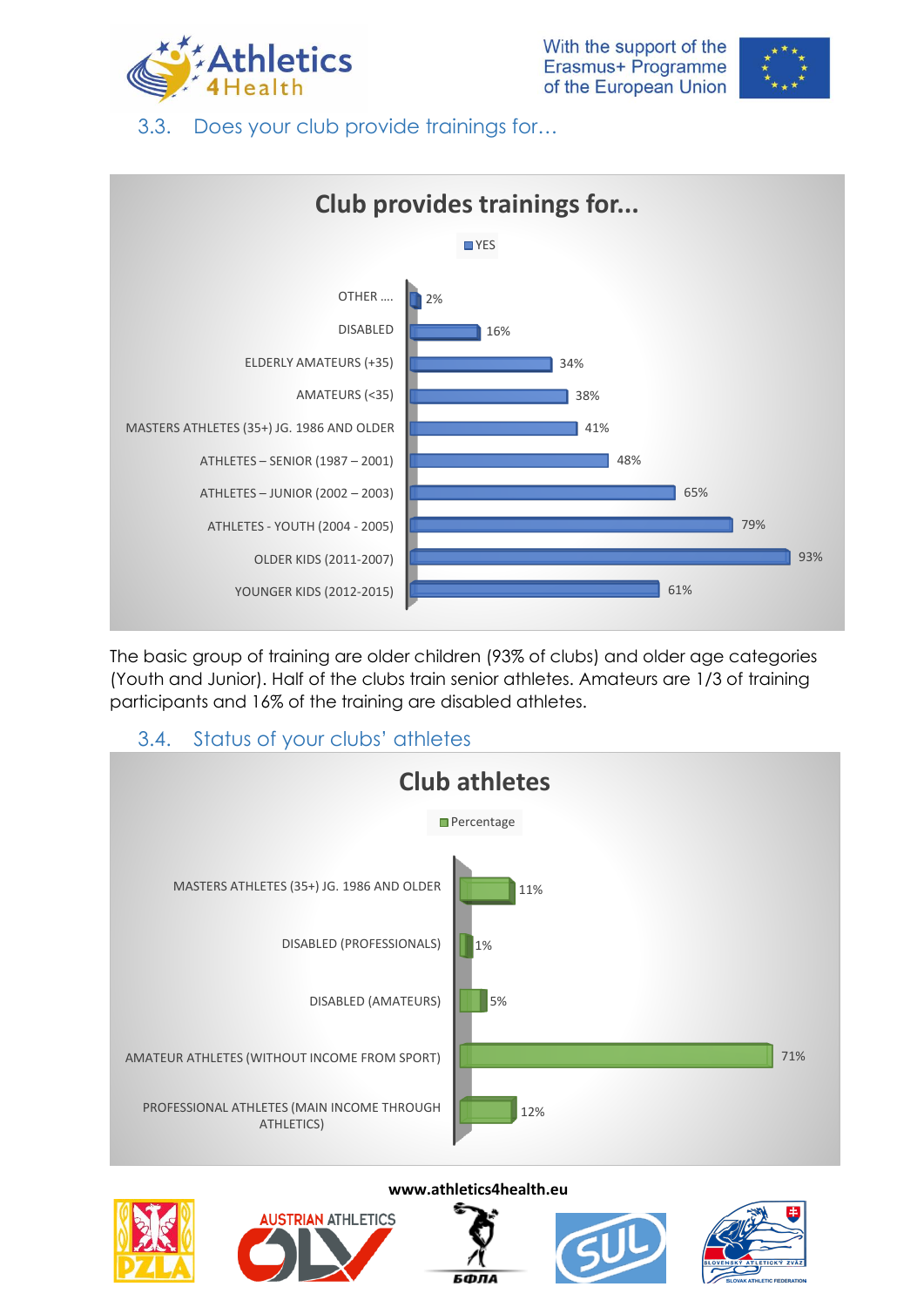



<span id="page-7-0"></span>Most of the athletes training participants are "amateurs". Professional athletes account for 12% of the total. Players with dysfunctions are only 1-5%.

<span id="page-7-1"></span>

Most of all training groups have free access to training facilities and care. This applies to the greatest extent to the younger age categories (children and adolescents) - 74-86%. Masters and amateurs pay extra the most.

### <span id="page-7-2"></span>3.6. Are the trainings conducted by…







#### **www.athletics4health.eu**

**5000** 



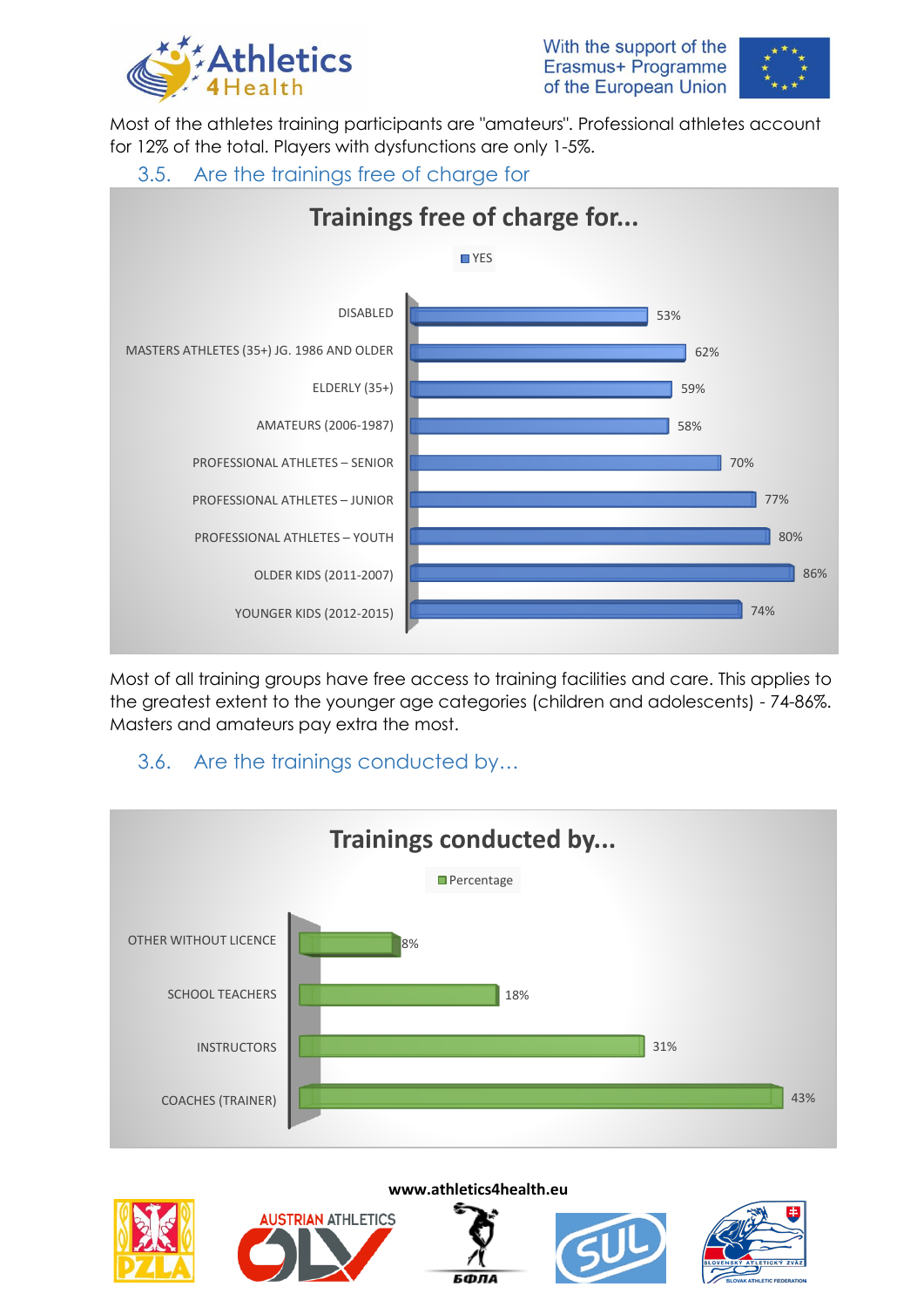



Most of the trainers are coaches (43%) and instructors (31%) of athletics. Only a quarter of trainers are without specialization.

#### 3.7. Are the trainings conducted with scientific support …

<span id="page-8-0"></span>

Contact with scientists is very limited. Only 12% of trainers look for inspiration and help from scientists.

#### <span id="page-8-1"></span>3.8. What is the average number of training hours per week with athletes…







**www.athletics4health.eu**

БФЛА



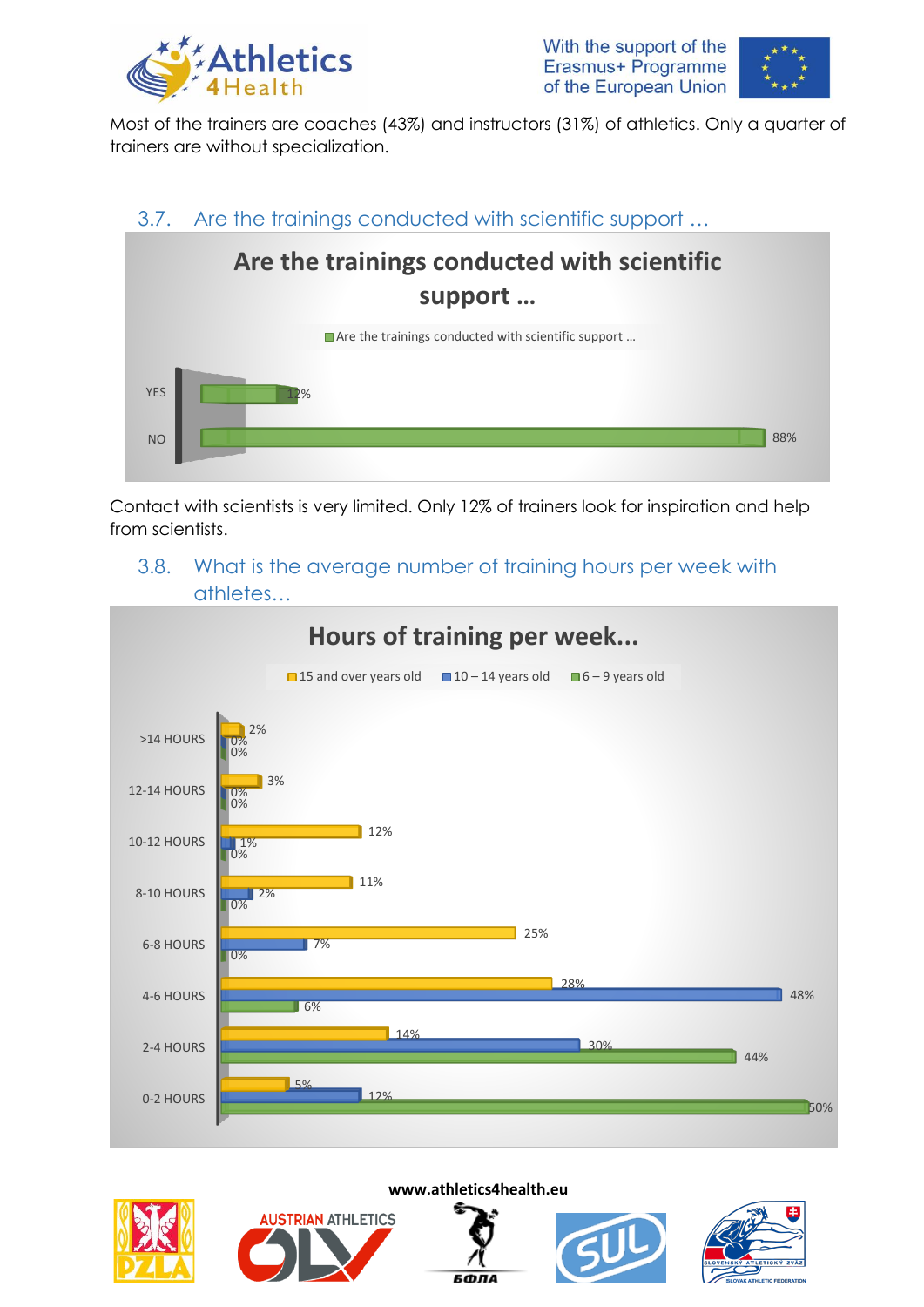



The youngest children train 1-2 times a week (2-4 hours), older children - 3 times (approx. 6 hours), and cadets and juniors 4-6 times a week.

### <span id="page-9-0"></span>3.9. Does the club cooperate with primary schools to acquire new athletes?



Most clubs (78%) cooperate with schools. Most of the initiatives concern the organization of competitions and the conduct of extracurricular activities.

## <span id="page-9-1"></span>4. Conclusions.

1. Polish clubs are based on a diversified infrastructure - 1/3 have their own athletics stadiums with a tartan track, half have synthetic tracks with smaller dimensions, and a quarter is additionally based on facilities with a natural track. Only every 10 club has the possibility of training on a synthetic track in the hall.

2. The basic participants of training classes in Polish athletics clubs are older children (11- 15 years old) -93%. The number of participants decreases with age - half of Polish clubs deal with seniors. Disabled amateurs and athletes also participate in training activities.

3. Most (3/4) of the training players are amateurs. Professionals make up about 12% of the total, and athletes with disabilities 1-5%.

4. Most of the trainings for children and youth are free of charge; amateurs and groups of "masters" pay extra in about 40%.

5. Three out of four trainers have an athletic instructor/coach diploma.

6. The care and contacts between scientists and athletic trainers is the future. As of today, only 12% of trainers look for scientific inspiration.





#### **www.athletics4health.eu**

**5000**